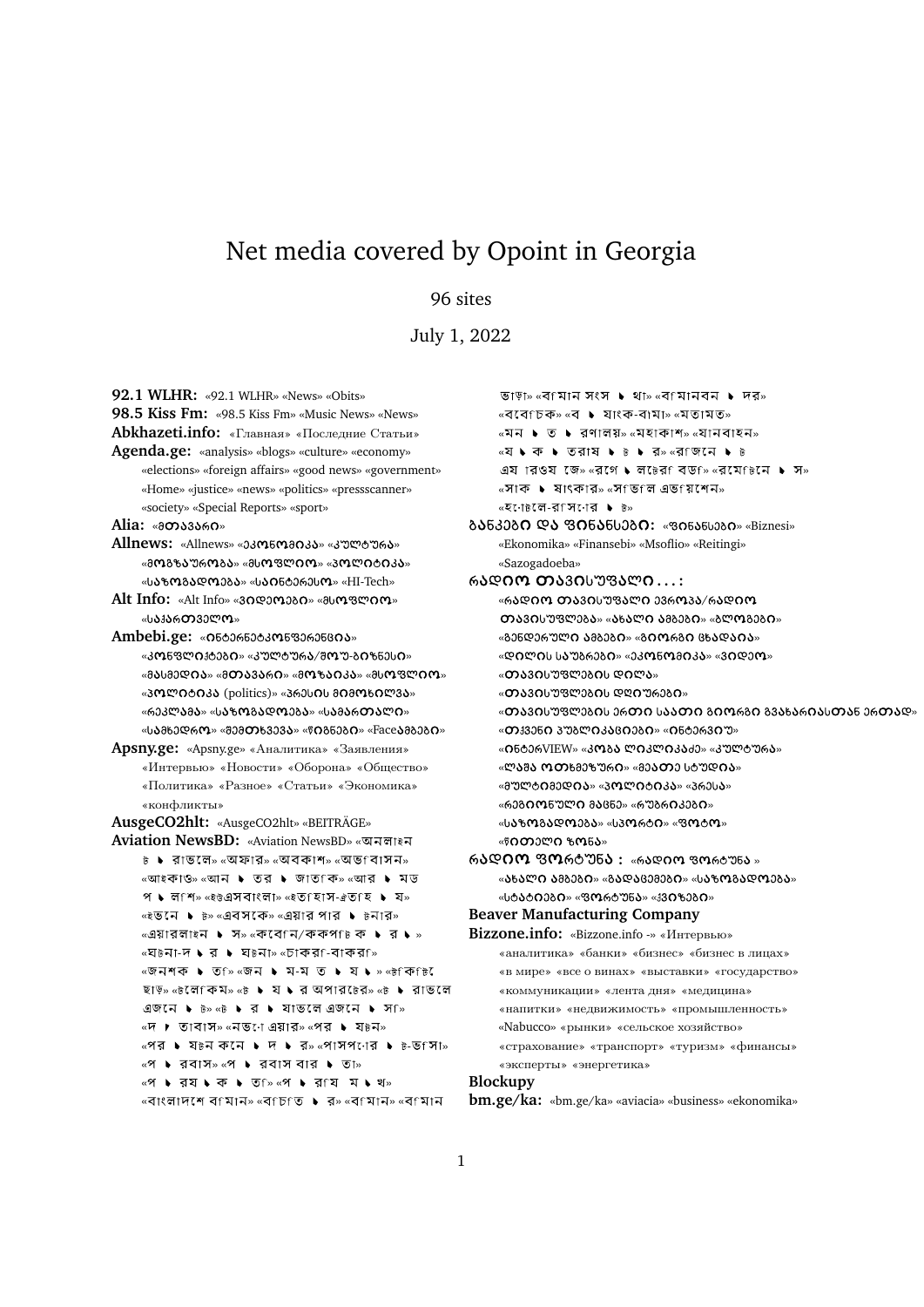«energetika» «jandacva» «kriptovalutebi» «msoflio» «news» «soflis-meurneoba» «udzravi-qoneba»

**bpn.ge:** «bpn.ge» «**ა**ნალიზი» «ბიზნეს ლიტერატურა» «<mark>ᲑᲘ</mark>ᲖᲜᲔᲡ**Ი**» «ᲔᲙ**Ო**ᲜᲝᲛᲘᲙᲐ» «ᲢᲔᲟᲜᲝᲚᲝᲒᲘᲔᲑᲘ»  $\alpha$ უძრავ $\alpha$  კონება»  $\alpha$ ფინანსები»

**Business Formula:** «Business Formula» « » «ᲔᲙᲝᲜᲝᲛᲘᲙᲐ» «ᲔᲙᲝᲜᲝᲛᲘᲙᲐ» «ᲛᲘᲚᲘᲐᲠᲓᲔᲠᲔᲑᲘ» «მოსაზრება» «მსოფლიო» «სტარტაპი» «ᲢᲔᲙᲜᲝᲚᲝᲒᲘᲔᲑᲘ» «ᲤᲘᲜᲐᲜᲡᲔᲑᲘ»

**Cafepharma:** «Cafepharma» «cp wire»

**Caucasian Business Week**

**Civil Georgia Online:** «Analysis» «Features» «Frontpage» «News» «Opinion» «TrackTwo»

**commersant.ge:** «commersant.ge» «δ0%53υΩ» «ᲔᲙᲝᲜᲝᲛᲘᲙᲐ» «ᲘᲜᲤᲠᲐᲡᲢᲠᲣᲙᲢᲣᲠᲐ» «ᲛᲡᲝᲤᲚᲘᲝ» «ᲞᲝᲚᲘᲢᲘᲙᲐ» «ᲡᲐᲖᲝᲒᲐᲓᲝᲔᲑᲐ» «ᲤᲘᲜᲐᲜᲡᲔᲑᲘ»

**Concierge Medicine Today:** «Concierge Medicine Today» «Podcast» «statements»

 $Droni.$ ge: «Droni.ge» «ავტო» «გურმანი» «დაიჯესტი» «ᲔᲙᲝᲜᲝᲛᲘᲙᲐ» «ᲕᲘᲓᲔᲝ» «ᲙᲠᲘᲛᲘᲜᲐᲚᲘ» «ᲛᲔᲪᲜΩᲔᲠᲔᲑᲐ» «ᲞᲔᲠᲡᲝᲜᲐ» «ᲞᲝᲚᲘᲢᲘᲙᲐ» «ᲠᲩᲔᲕᲔᲑᲘ» «საზოგადოეგა» «სამხედრო» «სპორტი» «ხელოვნება» «Facebook სიახლეები» «Yellow Page»

**E-Vibes:** «E-Vibes» «2020» «call»

**Euronewsgeorgia:** «Euronewsgeorgia» « » «ᲑᲘᲖᲜᲔᲡᲞᲚᲐᲜᲔᲢᲐ» «ᲒᲐᲓᲐᲪᲔᲛᲔᲑᲘ» «ᲒᲐᲔᲠᲗᲘᲐᲜᲔᲑᲐ ᲓᲐ ᲡᲐᲮᲔᲚᲛᲬᲘᲤᲝ» «ᲒᲔᲛᲝ» «ᲒᲚᲝᲑᲐᲚᲣᲠᲘ საუგარი» «დავოსი» «ვიდეო»

«თავგადასავლეგი» «კუგი» «კულტურა»

«ᲛᲝᲙᲘᲗᲮᲕᲘᲡ ᲑᲐᲠᲐᲗᲔᲑᲘ» «ᲛᲡᲝᲤᲚᲘᲝ»

«ᲜᲐᲛᲓᲕᲘᲚᲘ ᲔᲙᲝᲜᲝᲛᲘᲙᲐ» «ᲡᲐᲖᲝᲒᲐᲓᲝᲔᲑᲐ» «ს**ა**ქართველო» «სინემა» «სპორტი» «სტუმარი» «სხΩ3Ω»

**For.ge: «მთავარი»** 

**Formulanews.ge:** «Formulanews.ge» «არ გამოტოვო» «ᲔᲙᲝᲜᲝᲛᲘᲙᲐ» «ᲙᲠᲘᲛᲘᲜᲐᲚᲘ» «ᲞᲝᲚᲘᲢᲘᲙᲐ» «სპზოგადოეგა» «სამართალი» «სპორტი» «უცხოეთი»

**Fossil Free Deutschland:** «Fossil Free Deutschland» «Blog» «Rss»

**Gainformer:** «Home»

**Gameskinny:** «Gameskinny» «Culture» «Desktop» «Esports» «Guides» «Hardware» «Indie» «Mobile» «News» «Nintendo» «Platforms» «Playstation: ps4, etc» «Reviews» «Video» «Xbox»

gbc.ge: «gbc.ge» «  $\delta$  38005380, 035036380 » «  $\delta$  0  $\delta$  5300 » «ᲙᲝᲛᲞᲐᲜᲘᲘᲡ ᲡᲘᲐᲮᲚᲔᲔᲑᲘ» «ᲛᲗᲐᲕᲐᲠᲘ ᲛᲝᲕᲚᲔᲜᲔᲑᲘ» «ᲝᲤᲘᲪᲘᲐᲚᲣᲠᲘ ᲡᲢᲐᲢᲘᲡᲢᲘᲙᲐ» «ᲠᲔᲘᲢᲘᲜᲒᲔᲑᲘ» **Georgia Press Association:** «RSS»

**Georgia Tech Alumni Association:** «Georgia Tech

Alumni Association» «Alumni News»

**Georgia Today:** «Business & Economy» «Home» «News» «Politics» «Social & Society» «Sports»

**Georgian Journal:** «Georgian Journal» «BUSINESS» «ENTERTAINMENT» «SOCIETY» «SPORTS»

**Georgian Press**

Geotimes: «Geotimes» «**ა**რატრადიციული გედიცინა»  $\sim$ ᲐᲠᲩᲔᲕᲜᲔᲑᲘ» «ᲐᲡᲢᲠᲝᲚᲝᲒᲘᲐ» «ᲑᲘᲖᲜᲔᲡ ᲠᲔᲘᲢᲘᲜᲒᲘ»  $\alpha$ 80% $\alpha$ 30% $\alpha$  $\alpha$ 30% $\alpha$ 803 $\alpha$ 803 $\alpha$ 80% $\alpha$ 80% «0ნტერვიუ» «კომენტა<code>Vom</code>რი» «კონფლიქტეგი» «კულინარია» «კულტურა» «კულუარები» «ᲛᲔᲪᲜᲘᲔᲠᲔᲑᲐ» «ᲛᲝᲓᲐ» «ᲛᲡᲝᲤᲚᲘᲝ» «ᲞᲐᲞᲐᲠᲐᲪᲘ» «პოლიტიკა» «რეგიონი» «რელიგია» «საზოგადოეგა» «საინტერესოა» «სამართალი» «ს**ა**მხედრ**ო თ**ემ**ა**» «სილამაზე» «სპორტი» «სწორი კვება» «სხვადასხვა» «უცნაური ამბები»  $\sim$ ᲣᲪᲮᲝᲣᲠᲘ ᲨᲝᲣ ᲑᲘᲖᲜᲔᲡᲘ» «ᲤᲘᲜᲐᲜᲡᲔᲑᲘ» «ᲤᲡᲘᲙᲝᲚᲝᲒᲘᲐ» «ᲙᲐᲠᲗᲣᲚᲘ ᲨᲝᲣ ᲑᲘᲖᲜᲔᲡᲘ» «ხელოვნეგა» «ჯანმრთელოგა» «CITY TIMES» «FACE80QOS»

Geworld: «ახალი ამბები» «რუბრიკები» «სხ3ადასხ3ა» «Русский»

**Ghn.ge:** «Ghn.ge» «**ა**ნალიტიკა» «გლოგეგი»  $\alpha$ კკონოგიკა $\alpha$  «თავდაცვა» «ინტერვიუ» «ᲙᲝᲛᲔᲜᲢᲐᲠᲘ» «ᲙᲣᲚᲢᲣᲠᲐ» «ᲛᲔᲓᲘᲪᲘᲜᲐ» «ᲛᲡᲝᲤᲚᲘᲝ» «ᲞᲝᲚᲘᲢᲘᲙᲐ» «ᲡᲐᲖᲝᲒᲐᲓᲝᲔᲑᲐ» «ᲡᲐᲘᲜᲢᲔᲠᲔᲡᲝ ᲐᲓᲐᲛᲘᲐᲜᲔᲑᲘ» «ᲡᲐᲛᲐᲠᲗᲐᲚᲘ» «სპორტი» «ჰრონიკები»

**Gray's Sporting Journal:** «Angling» «Big Game» «Featured» «Featured Photographer» «Fly Fishing» «Home» «Wingshooting»

Imedinews: «Imedinews» «**ა**რქივი» «ეკონომიკა» «თავდაცვა» «ინტერვიუ» «ინქვიზიცია» «კულტურ**ა**» «მს**ო**ფლ**იო» «პოლიტიკა»** «რეგიონი» «საზოგადოეგა» «სამართალი» «სპორტი» «ტაბლოიდი» «ტექნოლოგიეგი» «ᲧᲕᲔᲚᲐ ᲡᲘᲐᲮᲚᲔ» «ᲧᲕᲔᲚᲐ ᲡᲘᲐᲮᲚᲔ» «COVID19» «LIVE»

**Inforustavi**

**INSART:** «INSART» «#big data» «Domain Knowledge» «Expert Interviews» «Guest Posts» «Industry Overview» «Press Releases» «Research and Analysis» «Technologies» «WealthTech Club» «WealthTech Cookbook» «WealthTech Events» «Weekly News»

Intermedia: «Intermedia» «ავტომოაილეაი» «გაკვეთილეგი» «გართოგა» «ეკონომიკა» «კულინარია» «კულტურა» «ლიტერატურა» «მეცნიერება» «მოდა» «მსოფლიო» «კოლიტიკა» «რეგიონეგი» «რელიგია» «საზოგადოეგა» «სამართალი» «სამხედრო» «სპორტი» «სხვა»  $\sim$ ტე $\delta$ ნოლოგიეგი»  $\sim$ ქალი და მამაკაცი»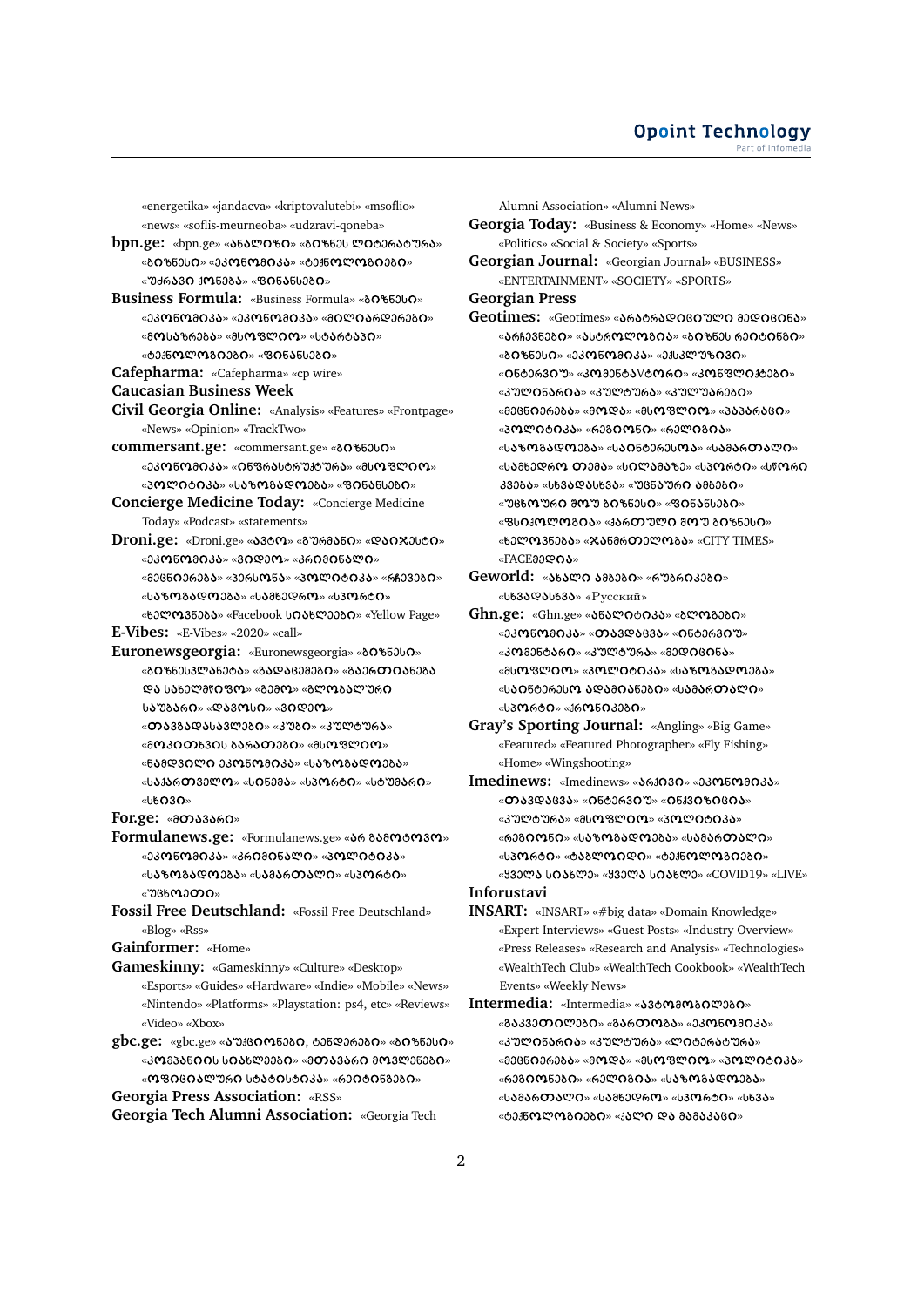«ჯანმრ**თ**ელოგა»

#### **International Geothermal Association:**

- «International Geothermal Association» «Blog» «News» Interpressnews(KA): «ጋ**ქსპ**ლუზივი»
	- «თვალსაზრისი» «ინტერვიუ» «კონფლიქტეგი» «ᲙᲣᲚᲢᲣᲠᲐ» «ᲛᲗᲐᲕᲐᲠᲘ» «ᲛᲜᲘᲨᲕᲜᲔᲚᲝᲕᲐᲜᲘ  $\Omega$ 630699809» «მსოფლიო» «პოლიტიკა» «ᲞᲠᲔᲡ<mark>Ი</mark>Ს Მ<mark>ᲘᲛᲝᲮᲘ</mark>ᲚᲕ**Ა**» «ᲠᲔᲒ**ᲘᲝ**Ნ**Ი»** «სპზოგადოეგა» «სამართალი» «სამხედრო  $O<sub>28</sub>$

#### **Ipo Edge**

- $Itx.$ ge: «Itv.ge» «13 არასტანდარტული კითხვა» «ᲑᲘᲖᲜᲔᲡᲘ» «ᲙᲠᲘᲛᲘᲜᲐᲚᲘ» «ᲙᲣᲚᲢᲣᲠᲐ» «ᲛᲔᲓᲘᲪᲘᲜᲐ» «ᲛᲗᲐᲕᲐᲠᲘ» «ᲛᲗᲐᲕᲐᲠᲘ ᲗᲔᲛᲐ» «ᲛᲡᲝᲤᲚᲘᲝ» «ᲞᲝᲚᲘᲢᲘᲙᲐ» «ᲡᲐᲖᲝᲒᲐᲓᲝᲔᲑᲐ» «ᲡᲝᲪ. ᲛᲔᲓᲘᲐ» «ᲢᲔᲙᲜ**ᲝᲚᲝᲒᲘᲔᲑᲘ» «ᲧᲕᲔᲚᲐ ᲡᲘᲐ**ᲮᲚᲔ»
- **Jezebel Magazine:** «Food & Drink» «Home & Real Estate» «Style & Beauty» «Travel» «Video»
- **Kvirispalitra: «ออวง3ง60» «3ตฺ๛ฺออง (politic)»** « » «Economy» «History» «Justice» «kultura» «Mamuldeduli» «Mnishvnelovaniinformacia» «Mozaika» «Msoflio» «Sadgegrdzelod» «Sport» «Tqventvisqalbatonebo» «versia»
- **La Visión:** «+Deportes» «Coronavirus» «Espectáculos» «Inicio» «Inmigración» «Internacional» «Latinoamérica» «Locales» «México» «Mi Comunidad» «Nacional» «Noticias» «Periódico»

## **Lauf-masche**

**Laufendessen:** «Laufendessen» «Berlin 2018» «Essen» «Läuferleben» «Marathon» «Musik» «Rezensionen und Tests» «Training»

#### **Mainathlet**

 $Medianews: «*33*0063300 (auto)» «$ დღის ᲙᲐᲚᲔᲜᲓᲐᲠᲘ» «ᲓᲦᲘᲡ ᲤᲝᲢᲝ (foto)» «ᲔᲙᲝᲜᲝᲛᲘᲙᲐ (Economic)» «0ნტერ30 (interview)» «პავკას0ა (caucasus)» «კონფლიქტის ზონა (conflicts)» «ᲛᲗᲐᲕᲐᲠᲘ» «ᲛᲡᲝᲤᲚᲘᲝ (world)» «ᲞᲝᲚᲘᲢᲘᲙᲐ (politics)» «რეგიონეგი (regions)» «საზოგადოეგა (society)» «სამართალი (justice)» « ყველა»

**Messenger:** «Home»

**Metronome.ge:** «Metronome.ge» «ახალი ამბები» «ᲑᲐᲜᲙᲔᲑ**Ი**» «ᲑᲘᲖᲜᲔᲡᲘ» «ᲑᲚᲘᲪ-ᲘᲜᲢᲔᲠᲕᲘᲣ» «ᲔᲙᲝᲜᲝᲛᲘᲙᲐ» «ᲕᲘᲓᲔᲝ» «ᲙᲠᲘᲛᲘᲜᲐᲚᲘ» «ᲙᲣᲚᲢᲣᲠᲐ» «ᲛᲔᲓᲘᲐ» «ᲛᲔᲓᲘᲐᲙᲠᲘᲢᲘᲙᲐ» «ᲛᲡᲝᲤᲚᲘᲝ» «სპზოგადოეგა» «სამართალი» «სპორტი» «ᲪᲘᲢᲐᲢᲐ» «ᲯᲐᲜᲓᲐᲪᲕᲐ»  $M$ tavari: «Mtavari» «ახალი ამბები» «ეკონომიკა»

«კულტურა» «პოლიტიკა» «სამართალი» «COVID-19»

**NCR Global:** «Banking.com» «Banking Article Hub >»

«Blogs» «Financial» «News» «Restaurant Article Hub >» «Retail Article Hub >»

- $Netgazeti:$  «Netgazeti» «ახალი ამბები» «მანათლება» «ᲔᲙᲝᲜᲝᲛᲘᲙᲐ» «ᲙᲝᲛᲔᲜᲢᲐᲠᲘ» «ᲙᲝᲛᲔᲜᲢᲐᲠᲘ»  $\ast$ კულტურ**ა** $\ast$   $\ast$ კულტურულ $\alpha$  გეგკვ $\alpha$ დრე $\alpha$ ბა $\ast$ «ᲛᲣᲚᲢᲘᲛᲔᲓᲘᲐ» «ᲛᲣᲜᲘᲪᲘᲞᲐᲚᲘᲢᲔᲢᲘ» «პოლიტიკა» «საზოგადოეგა» «საზოგადოეგა» «ს**ა**მართალი» «სამხრეთ კავკასიის ამბები» «სიახლეეგი» «ტექნოლოგიეგი» «Batumelebi»
- **Netzwerk Friedensinitiative:** «Netzwerk Friedensinitiative-Newsletter»

**News Agency InterpressNews:** «News Agency InterpressNews» «Conflicts» «Culture» «Economics» «Justice» «Military Matters» «Politics» «Region» «Society» «World»

- $\overline{\text{News.get:}}$  «ახალი ამბები» «ბიზნესი» «კულტურა» «ᲛᲡᲝᲤᲚᲘᲝ» «ᲞᲝᲚᲘᲢᲘᲙᲐ» «ᲡᲐᲖᲝᲒᲐᲓᲝᲔᲑᲐ» «ს<mark>აი</mark>ნტერეს**ო**» «ს**ა**მ<mark>ართალი</mark>» «სპორტი» «ტექნ**ოლოგიეგი» «შემთხვევა» «ჯანმრთელოგა»** «ჰოროსპოპი»
- **Newsposts:** «Newsposts» «ბიზნესი და ეკონომიკა» «ᲓᲐᲘᲡᲕᲔᲜᲔᲗ ᲣᲧᲛᲔ ᲓᲦᲔᲡ» «ᲕᲘᲓᲔᲝ» «ᲙᲠᲘᲛᲘᲜᲐᲚᲘ» «მსოფლიო» «პოლიტიკა» «საზოგადოეგა» «ს**ა**მარ**თალი**» «სოციალური მედია» « 3080063035» « 3060 რეპორტაჟი»

#### **Office of Insurance and Safety Fire . . .**

**On Common Ground:** «Business» «Coming Up» «Health» «Home» «Local News» «Obits» «Op/Ed» «Sports» «Tech and Marketing» «We Worship»

**Palitra TV**

- Palitranews.ge: «palitranews.ge» «*S6603600 2020»*  $\ast$ ᲐᲮᲐᲚᲘ ᲐᲛᲑᲔᲑᲘ»  $\ast$ ᲐᲮᲐᲚᲘ ᲐᲛᲑᲔᲑᲘ | ᲛᲡᲝᲤᲚᲘᲝ» «ᲒᲐᲓᲐᲪᲔᲛᲔᲑ<mark>Ი</mark>» «ᲔᲙ**Ო**ᲜᲝᲛᲘᲙᲐ» «ᲛᲙᲣᲠᲜᲐᲚᲘ» «ს**ᲐᲘ**ᲜᲢᲔᲠᲔᲡ**Ო**» «ᲧᲕᲔᲚᲐ» «ᲧᲕᲔᲚᲐ» «ᲧᲕᲔᲚᲐ» «ᲧᲕᲔᲚᲐ» « » « » «NEWSROOM»
- PIA: «PIA» « 66603606 0 2021 » «0306030 » «0500630Უ» «ᲙᲝᲜᲤᲚᲘᲙᲢᲔᲑᲘ» «ᲞᲝᲚᲘᲢᲘᲙᲐ» «რეგიონი» «საზოგადოეგა» «სამართალი» «ს**Ა**ᲛᲮᲔᲓᲠ**Ო**» «ᲡᲮᲕ**Ა**ᲓᲐᲡᲮᲕᲐ» «ᲣᲪᲮ**Ო**ᲔᲗᲘ» «ᲧᲕᲔᲚᲐ » «COVID-19»
- **Points of Light (Atlanta, Ga.):** «Points of Light (Atlanta, Ga.)» «Blog»
- Presa.ge: «ბიზნესი» «გურმანი» «კონფლიქტეგი» «ᲙᲠᲘᲛᲘᲜᲐᲚᲘ» «ᲛᲗᲐᲕᲐᲠᲘ» «ᲛᲡᲝᲤᲚᲘᲝ» «ᲞᲝᲚᲘᲢᲘᲙᲐ» «ᲠᲔᲒᲘᲝᲜᲔᲑᲘ»
- **Primetime.ge:** «Primetime.ge» «δ0%53b0» «ᲔᲙᲝᲜᲝᲛᲘᲙᲐ» «ᲘᲡᲢᲝᲠᲘᲔᲑᲘ» «ᲙᲠᲘᲛᲘᲜᲐᲚᲘ» «ᲙᲠᲘᲛᲘᲜᲐᲚᲘ» «ᲛᲔᲪᲜᲘᲔᲠᲔᲑᲐ» «ᲛᲘᲛᲝᲮᲘᲚᲕᲐ» «ᲛᲡᲝᲤᲚᲘᲝ» «ᲛᲡᲝᲤᲚᲘᲝ» «ᲞᲝᲚᲘᲢᲘᲙᲐ»